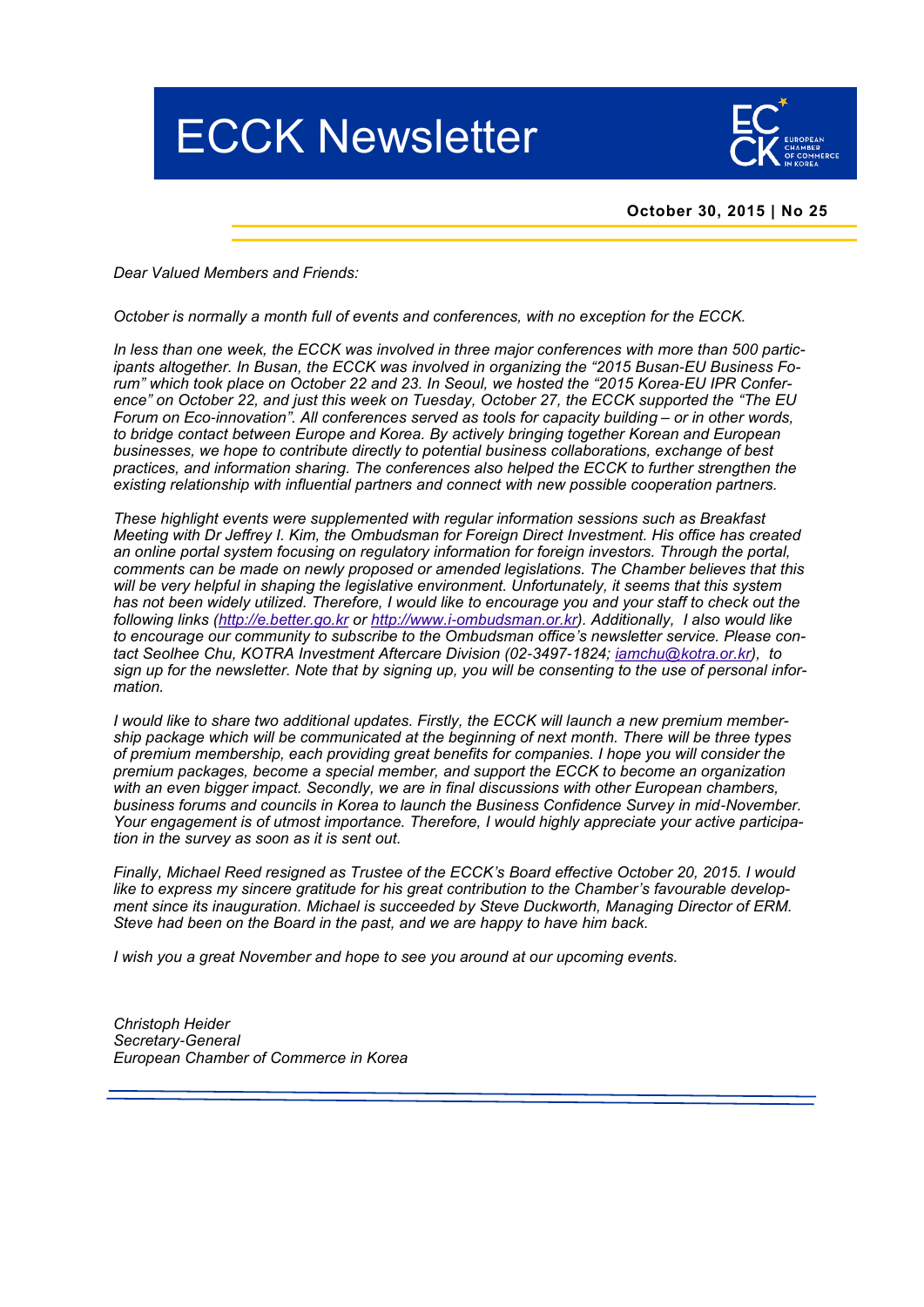# Page 2

#### **[Busan] Information Session: Enterprise Management of IT Convergence**

The ECCK Busan Chapter held the Information Session on Thursday, October 1. This event was jointly organized by the ECCK and KNN, a local broadcasting network. A special lecture regarding enterprise management of IT convergence including corporate data security and copy right protection was given by Dr Kyoung-Yul Bae, a professor of Information Security at Sangmyung University.

## **[Busan] Global Gathering Festival**

The Global Gathering Festival was held on October 17 at Songsanghyeon Square in Busan. This multicultural festival was organized by Busan Metropolitan City and Busan Foundation for International Activities. The Chamber participated in the event to improve the public awareness of counterfeits. Furthermore, various kinds of European wines were displayed and introduced to Busan citizens and expats.



#### **[Busan] Busan-EU Business Forum**

The ECCK Marine & Shipbuilding (M&S) Committee successfully hosted the EU-Korea Marine Partnership Night during Kormarine 2015 on October 22. This [biennial](http://endic.naver.com/search.nhn?query=biennial) event promoted business networking and partnership between the EU and Korea marine and shipbuilding industries. More than 150 participants from the ECCK M&S Committee, major shipyards and ship companies, the EU delegation and embassies, and the Korea government attended in the event. Notably, David Cummins, Vice President of Shell Korea, was appointed as the new chairman of the M&S Committee for the next two years. The ECCK would like to express our gratitude to Wärtsilä Korea, Air

## **CFO Forum**

The participants of CFO Forum on October 8 discussed the increasingly significant role of CFOs in the next three years. Edward Kim, Head of Samjong KPMG, outlined the personal qualities and business attributes that influence CFO performances. Furthermore, external factors such as technological and market changes will together influence the role of CFOs.

#### **ECCK Breakfast Seminar with Claudio Fernández-Aráoz**

On October 20, the Chamber hosted a breakfast seminar with Claudio Fernández-Aráoz, one of the top global experts on hiring and promotional decisions. Based on his extensive experience as a world-renowned search consultant, the presentation "Correlation Between Leadership and Business Performance" explained how to discover, select, and retain the right people critical for any organization. He also explained why talents would be hard to find and why better development is necessary for all companies.



France KLM, CEJN Korea, Consilium Korea, and MAN Diesel & Turbo Korea for their generous sponsorships.

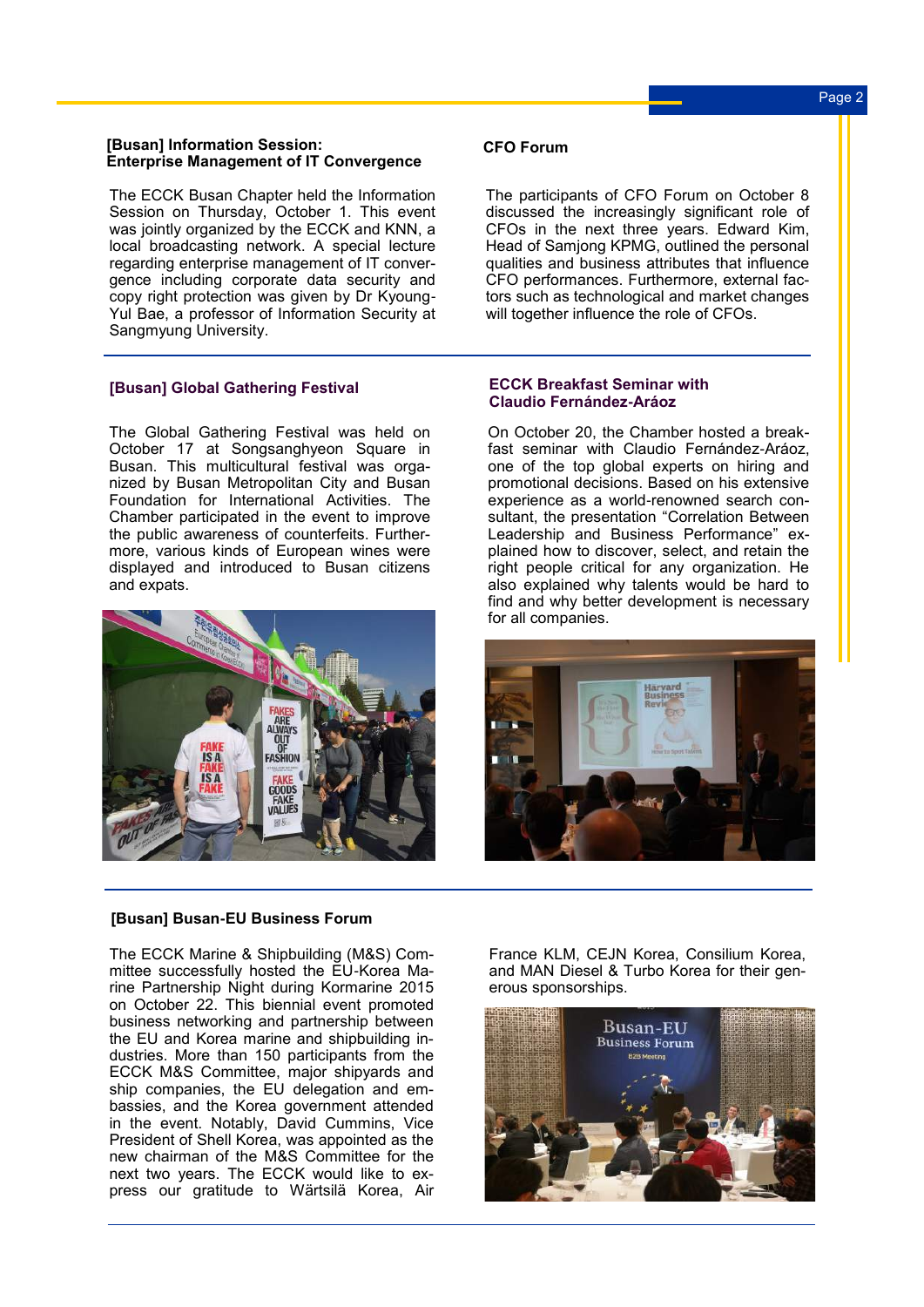#### **Korea-EU IPR Conference 2015**

On October 22, the ECCK hosted the Korea-EU IPR Conference. Throughout the full-day Conference, expert speakers in the fields of Anti-Counterfeiting, Trademarks & Industrial Designs and Patents updated the audience about recent developments and shared practical insights in securing protection of intangible



#### **The EU Forum on Eco-innovation**

The 19<sup>th</sup> Eco-Innovation Forum, hosted by the European Commission's Directorate-General of the Environment and supported by the ECCK, explored the topic of "Materials and Products for a Sustainable Future", specifically the use of eco-innovation to transition into a more circular economy. To transform the world into a better place for all, the resource and energy waste should be minimized, conserved, and reused for the future.

During the Forum, experts presented existing collaborative opportunities for eco-innovative businesses. Additionally, small-group discus-

#### **ECCK Breakfast Seminar with Foreign Investment Ombudsman**

Jeffrey Kim, Foreign Investment Ombudsman, discussed the regulatory information service for foreign investment during the Breakfast Seminar held on October 28. While laying out the basic objectives and background information for the regulatory information service system, further details were given regarding the communication channels as well as the new and strengthened regulatory legislation.



assets. The ECCK would like to thank all the speakers, moderators, and attendees for their participation in this unique Conference. Particularly, we would like to extend special appreciation towards European Patent Office (EPO), Korea Intellectual Property Office (KIPO), Office For Harmonization In The Internal Market (OHIM), Kim & Chang, and Lee & Ko.



sions on diverse case studies, matchmaking events for Korean and European SMEs, and guided tours of the Eco-Expo Korea 2015 were organized.



# **CHADWICK**

**Chadwick International Open House Invitation Sat, Nov. 21st** 

Register through www.chadwickinternational.org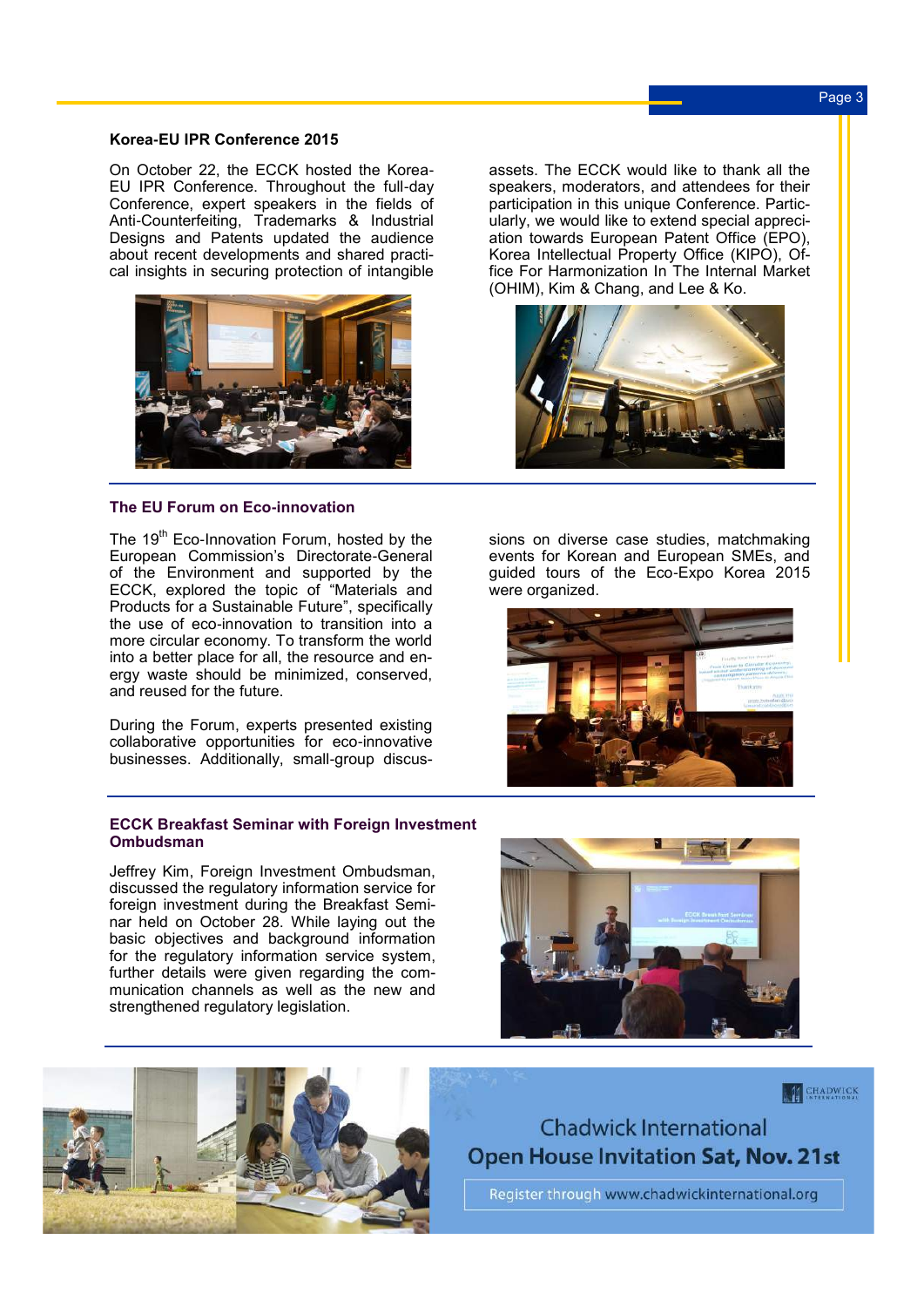# Page 4

#### **Plaque of Appreciation**

Jan Benggaard, Managing Director & CEO of Wärtsilä Marine Systems Korea, received a plaque of appreciation for his dedicated service and outstanding leadership as the the ECCK Marine & Shipbuilding (M&S) Committee Chairman for the past two years. Once again, we would like to express our sincere gratitude to Mr Benggaard.

# **Upcoming ECCK Events**

## **ECCK Information Session: eCall Briefing**

 Date: Tuesday, November 3 Time: 16:30-18:00 (registration at 16:00) Venue: Berlin Room (3F), [Seoul Square](http://www.seoulsquare.com/introduction/Location.asp)

#### **2015 KGS Conference**

**Host: The Korean GNSS Society**  Date: Wednesday, November 4-6 Venue: Ramada Plaza, Jeju Island

## **ECCK Luncheon on Anti-Trust**

 Title: Competition Law 2015 – Panorama of Antitrust Enforcement in Europe and Korea Date: Friday, November 6 Time: 11:00-14:00 (registration at 10:30) Venue: Ruby Hall (22F), [Hotel The Plaza](http://www.hoteltheplaza.com/eng/location/location.jsp) Admission**: Member** KRW 40,000 **Non-Member** KRW 50,000

#### **Upcoming External Events**

#### **Lotte Social Impact Conference 2015**

 Date: Wednesday, November 4 Time: 10:00-17:00 Venue: Lotte Hotel World (Jamsil) Contact: 070.4944.4407; siconference@arcon.or.kr

#### **Healthcare Innovation Forum 2015**

 Host: ChosunBiz, Korea Health Industry Development Institute (KHIDI) Date: Thursday, November 5 Time: 8:30-16:30 Venue: Nine Tree Convention Gwangwamun Contact: 02.724.6053; event@chosunbiz.com



#### **ECCK Taxation Seminar**

 Date: Tuesday, November 17 Time: 07:30-08:00 Registration 08:00-08:30 Breakfast 08:30-10:00 Presentation and Q&A Venue: Astor Suite (36F), [Hotel Lotte](http://www.lottehotel.com/seoul/en/location.asp) Admission: KRW 45,000

#### **ECCK-KOTRA CSR Activity**

 Title: "Grow Together" Date: Tuesday, November 24 Time: 09:00-12:00

## **ECCK November Network Night**

 Date: Tuesday, November 24 Venue: Maison Pernod Ricard *Please click [here](http://ecck.eu/nhc/bbs/board.php?bo_table=sub04_01&wr_id=224&sca=Upcoming+Events) for the invitation.* 

#### **2015 Korea Ryder Cup Contest**

 Date: Friday, November 6 Time: 07:30-15:00 (Tee time from 8:03) Venue: SKY 72 Golf Club Korea Cost: **Members** KRW 260,000 Contact: amchamrsvp@amchamkorea.org

#### **Seoul City Wall Walk 2015**

 Date: Saturday, November 14 Time: 9:00-12:00 Meeting Point: Marronnier Park Contact: jjoh@chosunbiz.com; hanvit@chosunbiz.com



*Dakuvood* 

Premier The leading luxury serviced residence in Incheon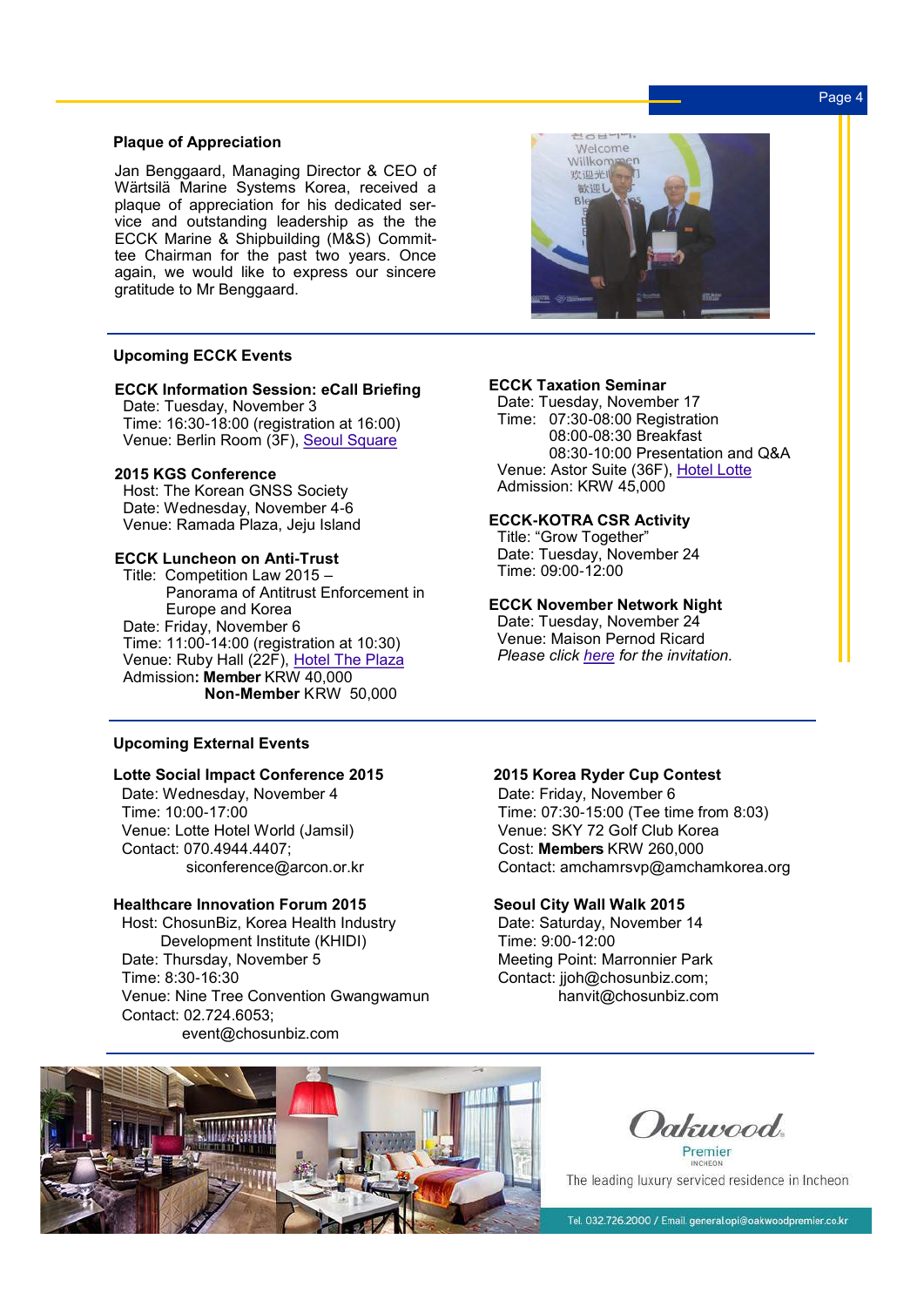# **Special Announcement: Graduate Program in Sustainability Management**



*"We support your dream to become a global leader in sustainability management and CSR"*

Inha–GLiS, Global Leaders in Sustainability, is the only graduate program in Korea that provides Master and Ph.D. degrees in sustainability management. It also is developing specialized Master and Ph.D. programs aiming at educating climate financing experts to work for GCF and other international financial and climate-related institutions.



## **Application Period**

- 1. [Master & Ph.D. Program](http://gradeng.inha.ac.kr/Default.aspx)
- International (Foreign) Students: October 26 (09:00) November 6 (17:00)
- Domestic students: October 19 (09:00) October 30 (17:00) (second round around mid-December)
- 2. [Executive MBA Program:](http://bizeng.inha.ac.kr/bus_graduate/Environ_Intro.aspx) November 2 (09:00) November 20 (17:00)

#### **Admission Information**

Tel: +82-32-860-7757, +82-32-876-3155; Email: [jdk@inha.ac.kr,](mailto:jdk@inha.ac.kr) [htan@inha.ac.kr](mailto:htan@inha.ac.kr)

*Please download the brochure [here.](http://in-korea.com/mail_img/inha_brochure_en.pdf)*